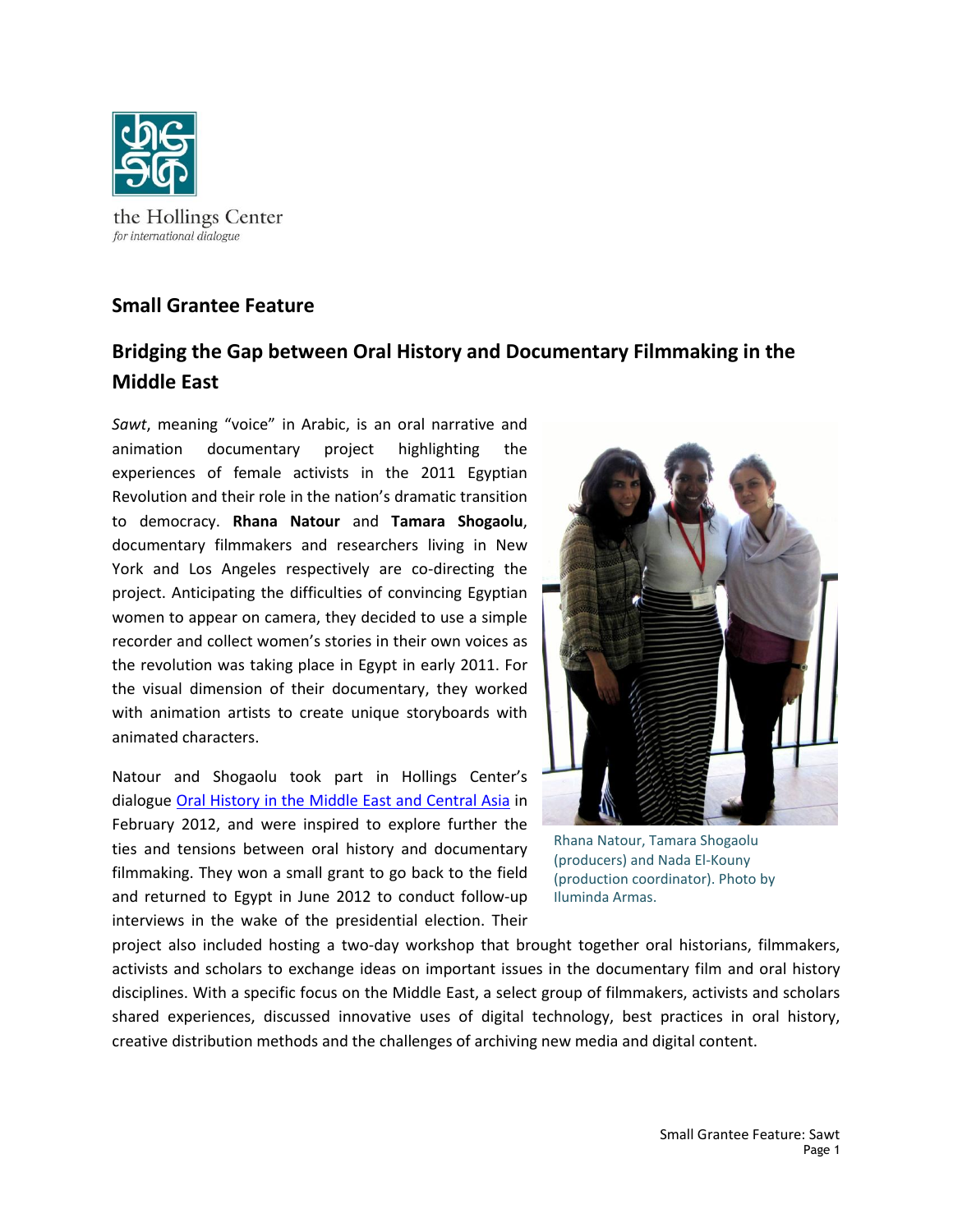**Sanem Güner** talked to **Natour** and **Shogaolu** to learn more about their experience in organizing an oral history workshop and interviewing women at a historical moment in Egypt's history.



Egyptian historians and filmmakers talk about similarities and differences between documentaries and oral history. Photo by Iluminda Armas.

**Güner:** Could you give us some impressions from the workshop? What were you able to take away on bridging the gap between documentary filmmaking and oral history?

**Shogaolu:** The workshop allowed participants to see how they can truly be a resource to one another. Oral histories are not only for research purposes. Filmmakers and artists can also incorporate oral histories into their creative work. Documentaries can help oral historians to take their research beyond the archives. It was also interesting to observe the

differences between the Istanbul dialogue on Oral History in the Middle East and Central Asia and our workshop. In Istanbul there was a lot of emphasis on academia in oral history and academic methodology, whereas at our workshop participants were more interested in how to use multimedia in oral history and their respective film projects.

**Natour:** We were very happy with the workshop because it gave filmmakers an opportunity to meet archivists and historians, and we saw that at the end of the workshop, these filmmakers had realized the importance of archives. For instance, the University on the Square project archives footage from the Revolution, which is an immense resource for documentarians. Oral historians and filmmakers are both interested in storytelling and preservation. Of course the medium and execution vary but by focusing on this shared foundation the workshop was able to draw out areas of potential collaboration and share best practices and technological tools in each field that we hope will ultimately enrich participants' work and bridge the gap.

**Güner:** Why is oral history important in the Arab Spring context?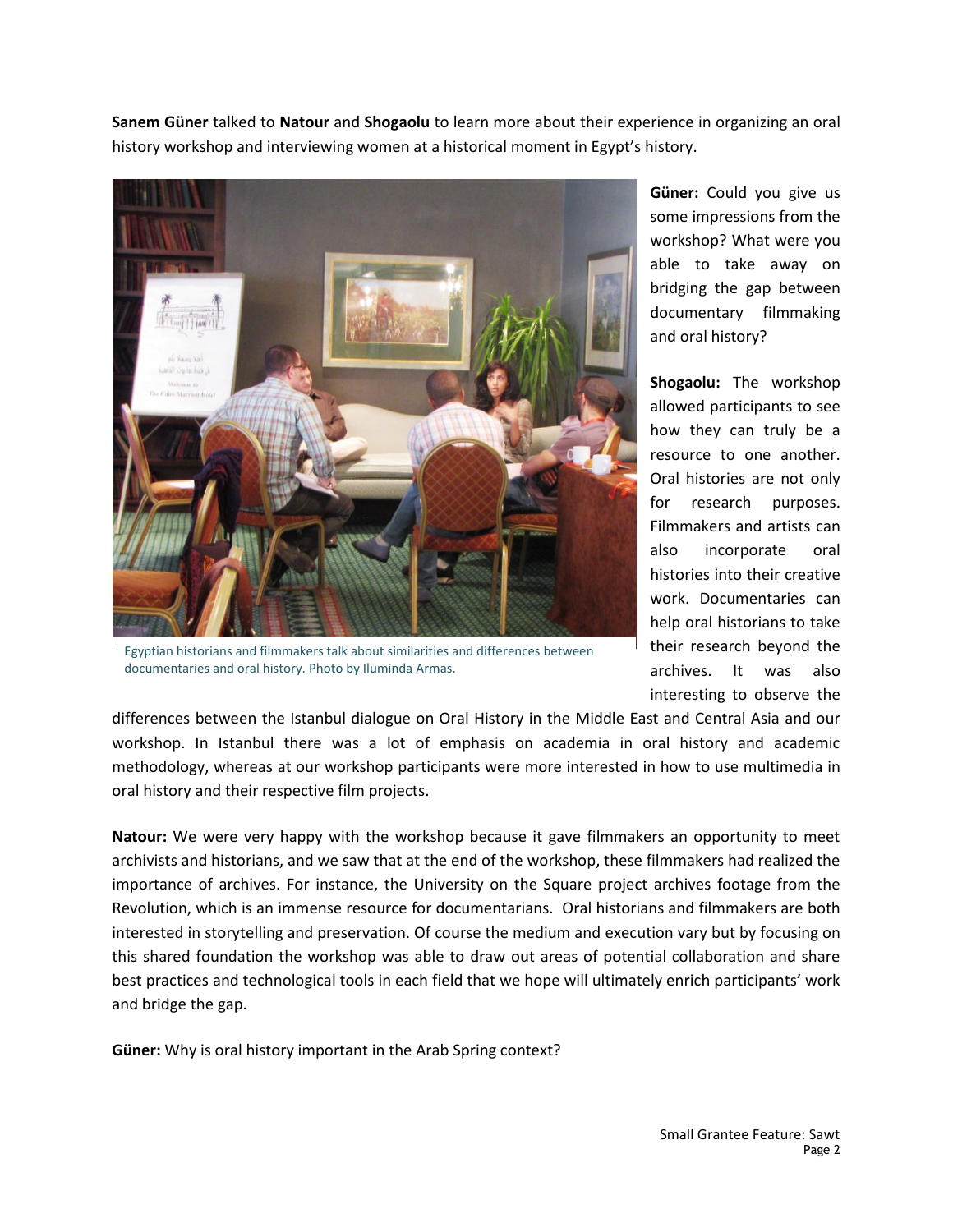**Shogaolu:** In countries that are dictatorships with lots of media control, what is on the record may not reflect a complete picture, let alone an accurate account of what transpired. The voices of the people should color in and present an alternative to official history. We learn history through documents in archives, but there is no way for official, written history to incorporate people's stories in these documents. Oral history is thus important because it gives voice to the actors of a certain historical event or period.

**Natour:** The events of the past year in the Arab world are incredible. Yet we must think ahead and take steps to preserve these experiences for future generations. Oral narratives will help us remember how things were seen at the time much more accurately than official records. These are important times, but in the digital age things move so fast that we need to start this process now as this information may be forgotten, taken down or irretrievable. This is a narrow window of opportunity to collect people's narratives and oral history is an important part of this historical record.



Shogaolu discusses the role of oral history in the construction of identity. Photo by Iluminda Armas.

**Güner:** Your project focuses on women's experiences. What women stories were you able to collect?

**Shogaolu:** Unfortunately what we heard were mostly depressing stories. There is a sharp rise in harassment of women, especially in public places. We interviewed a veiled woman who participated in an anti-harassment protest, and was almost raped, got beaten up and got her clothes stripped off of her. There is equal harassment to everyone regardless of what they wear. It strikes me that stories of foreign women getting assaulted get the highlight in international press. There is no clear understanding that Egyptian women have to deal with this every day.

**Natour:** The rule of law has broken down since the revolution and this makes things more difficult for women disproportionally. From what many people told us in the interviews, there is harassment in or around Tahrir Square and the attacks follow an eerily similar pattern, regardless of the women's profile.